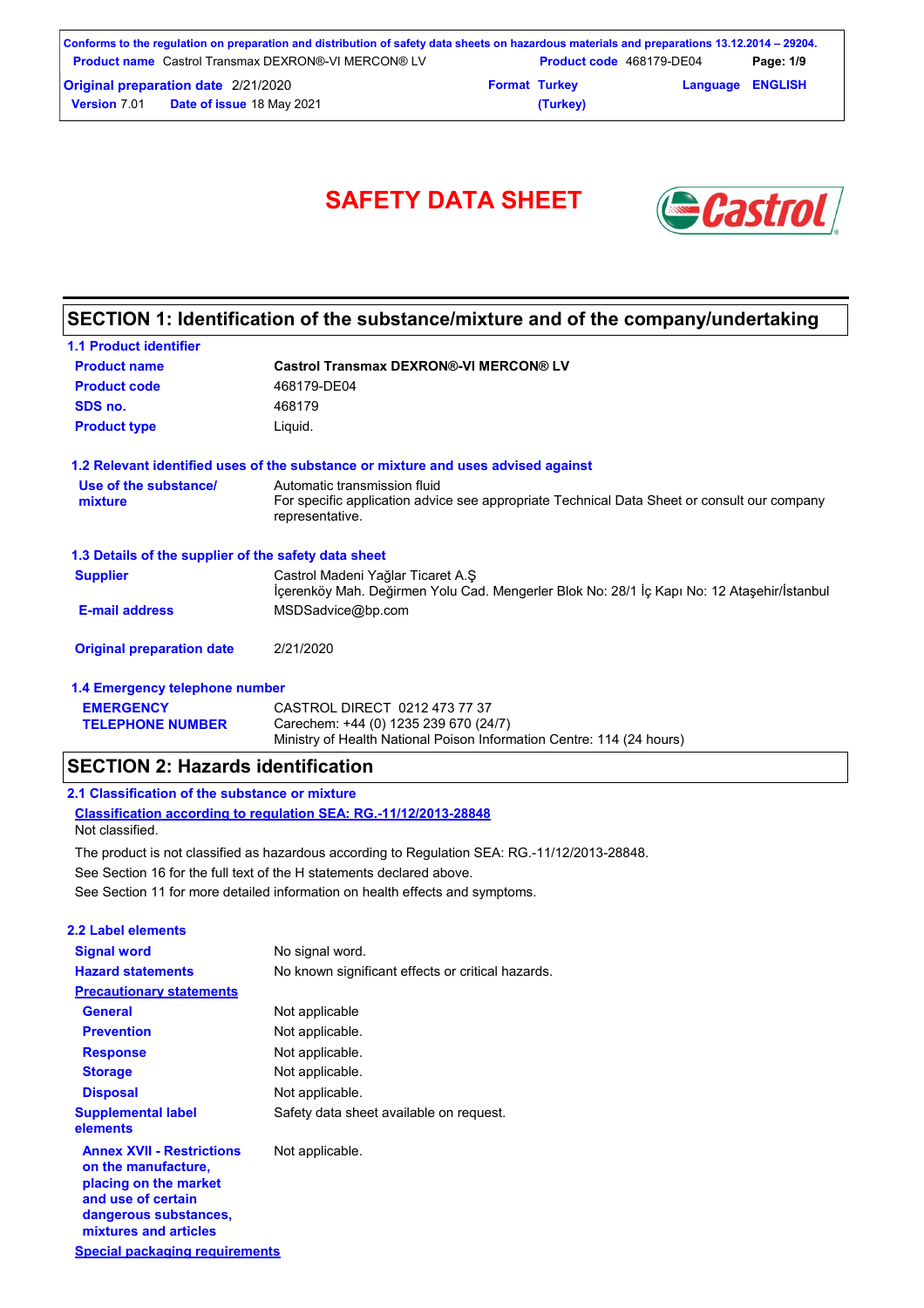| Conforms to the regulation on preparation and distribution of safety data sheets on hazardous materials and preparations 13.12.2014 – 29204. |                      |                                 |                         |           |
|----------------------------------------------------------------------------------------------------------------------------------------------|----------------------|---------------------------------|-------------------------|-----------|
| <b>Product name</b> Castrol Transmax DEXRON®-VI MERCON® LV                                                                                   |                      | <b>Product code</b> 468179-DE04 |                         | Page: 2/9 |
| <b>Original preparation date 2/21/2020</b>                                                                                                   | <b>Format Turkey</b> |                                 | <b>Language ENGLISH</b> |           |
| <b>Date of issue 18 May 2021</b><br><b>Version 7.01</b>                                                                                      |                      | (Turkey)                        |                         |           |

| <b>SECTION 2: Hazards identification</b>                             |                                                                                          |  |  |  |
|----------------------------------------------------------------------|------------------------------------------------------------------------------------------|--|--|--|
| <b>Containers to be fitted</b><br>with child-resistant<br>fastenings | Not applicable.                                                                          |  |  |  |
| <b>Tactile warning of danger</b>                                     | Not applicable.                                                                          |  |  |  |
| 2.3 Other hazards                                                    |                                                                                          |  |  |  |
| <b>Product meets the criteria</b><br>for PBT or vPvB                 | This mixture does not contain any substances that are assessed to be a PBT or a<br>vPvB. |  |  |  |
| Other hazards which do<br>not result in classification               | None known.                                                                              |  |  |  |

### **SECTION 3: Composition/information on ingredients**

**3.2 Mixtures** Mixture

Highly refined base oil (IP 346 DMSO extract < 3%). Proprietary performance additives.

| <b>Product/ingredient name</b>                                                                                                                                                                                                                                     | CAS no.     | $\frac{9}{6}$ | SEA: RG.-11/12/2013-28848 | <b>Type</b> |
|--------------------------------------------------------------------------------------------------------------------------------------------------------------------------------------------------------------------------------------------------------------------|-------------|---------------|---------------------------|-------------|
| Distillates (petroleum), hydrotreated heavy<br>paraffinic                                                                                                                                                                                                          | 64742-54-7  | ≥50 - ≤75     | Not classified.           | $[2]$       |
| Distillates (petroleum), hydrotreated light<br>paraffinic                                                                                                                                                                                                          | 64742-55-8  | ≥25 - ≤50     | Asp. Tox. 1, H304         | [1] [2]     |
| 2-Propenoic acid, 2-methyl-, butyl ester,<br>polymer with N-[3-(dimethylamino)propyl]<br>-2-methyl-2-propenamide, dodecyl<br>2-methyl-2-propenoate, eicosyl 2-methyl-<br>2-propenoate, hexadecyl 2-methyl-<br>2-propenoate and octadecyl 2-methyl-<br>2-propenoate | 176487-46-0 | ≤3            | Eye Irrit. 2, H319        | $[1]$       |
| Lubricating oils (petroleum), C15-30,<br>hydrotreated neutral oil-based                                                                                                                                                                                            | 72623-86-0  | ≤3            | Asp. Tox. 1, H304         | [1] [2]     |
| 2,5-Pyrrolidinedione, 3-C18-24-alkenyl<br>derivs.                                                                                                                                                                                                                  | 91783-21-0  | ≤3            | Aquatic Chronic 4, H413   | $[1]$       |
| Distillates (petroleum), hydrotreated light<br>paraffinic                                                                                                                                                                                                          | 64742-55-8  | ≤3            | Not classified.           | $[2]$       |

**See Section 16 for the full text of the H statements declared above.**

**There are no additional ingredients present which, within the current knowledge of the supplier and in the concentrations applicable, are classified as hazardous to health or the environment and hence require reporting in this section.**

**Type** 

[1] Substance classified with a health or environmental hazard

[2] Substance with a workplace exposure limit

[3] Substance meets the criteria for PBT

[4] Substance meets the criteria for vPvB

[5] Additional disclosure due to company policy

Occupational exposure limits, if available, are listed in Section 8.

### **SECTION 4: First aid measures**

### **4.1 Description of first aid measures**

| <b>Inhalation</b>                 | If inhaled, remove to fresh air. In case of inhalation of decomposition products in a<br>fire, symptoms may be delayed. The exposed person may need to be kept under<br>medical surveillance for 48 hours. Get medical attention if symptoms occur.       |
|-----------------------------------|-----------------------------------------------------------------------------------------------------------------------------------------------------------------------------------------------------------------------------------------------------------|
| <b>Ingestion</b>                  | Do not induce vomiting unless directed to do so by medical personnel. Get medical<br>attention if symptoms occur.                                                                                                                                         |
| <b>Skin contact</b>               | Flush contaminated skin with plenty of water. Remove contaminated clothing and<br>shoes. Wash clothing before reuse. Clean shoes thoroughly before reuse. Get<br>medical attention if symptoms occur.                                                     |
| <b>Eye contact</b>                | In case of contact, immediately flush eyes with plenty of water for at least 15<br>minutes. Eyelids should be held away from the eyeball to ensure thorough rinsing.<br>Check for and remove any contact lenses. Get medical attention if symptoms occur. |
| <b>Protection of first-aiders</b> | No action shall be taken involving any personal risk or without suitable training.                                                                                                                                                                        |

### **4.2 Most important symptoms and effects, both acute and delayed**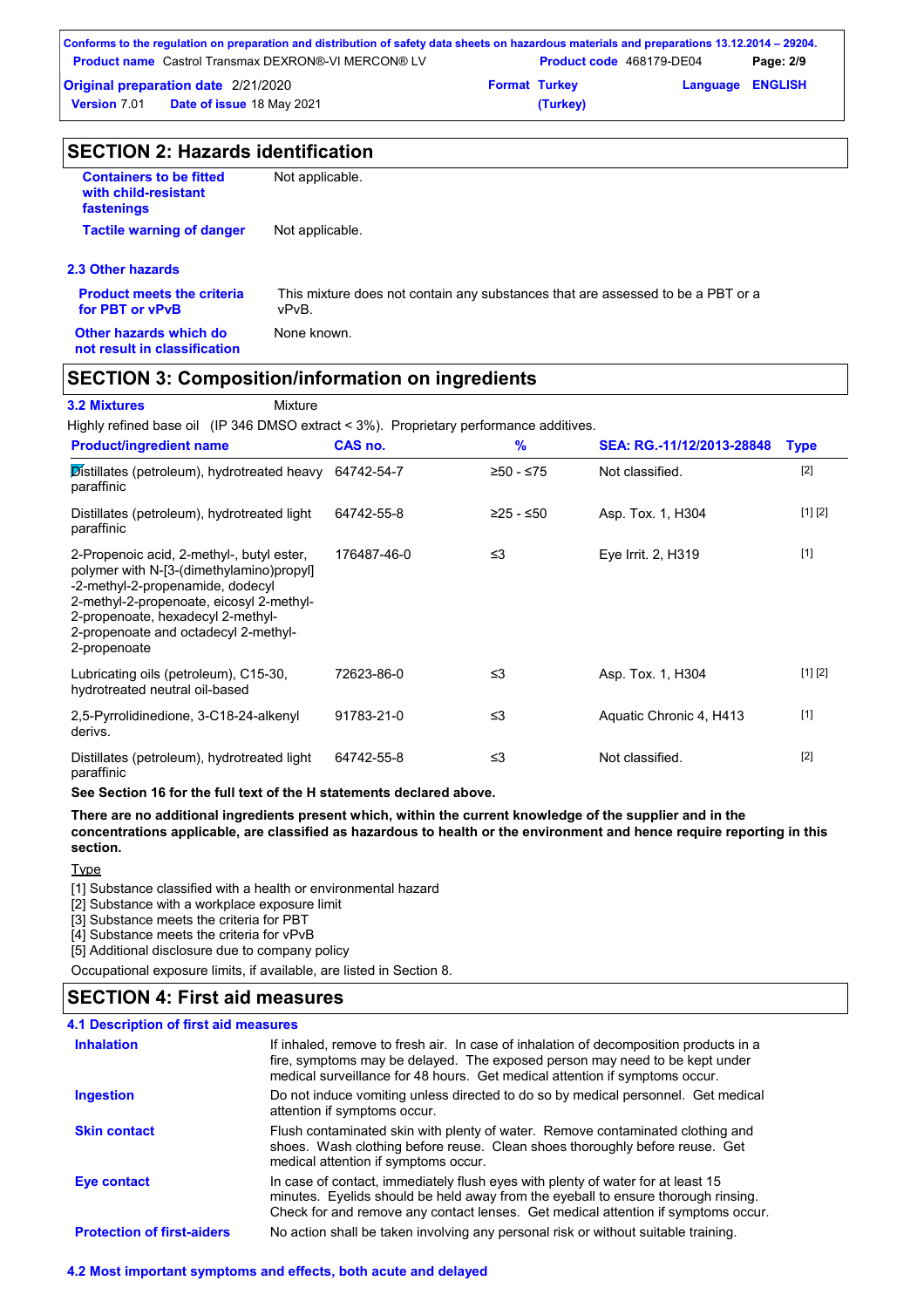|                     | Conforms to the regulation on preparation and distribution of safety data sheets on hazardous materials and preparations 13.12.2014 – 29204. |                      |                                 |                         |           |
|---------------------|----------------------------------------------------------------------------------------------------------------------------------------------|----------------------|---------------------------------|-------------------------|-----------|
|                     | <b>Product name</b> Castrol Transmax DEXRON®-VI MERCON® LV                                                                                   |                      | <b>Product code</b> 468179-DE04 |                         | Page: 3/9 |
|                     | <b>Original preparation date 2/21/2020</b>                                                                                                   | <b>Format Turkey</b> |                                 | <b>Language ENGLISH</b> |           |
| <b>Version 7.01</b> | <b>Date of issue 18 May 2021</b>                                                                                                             |                      | (Turkey)                        |                         |           |

## **SECTION 4: First aid measures**

See Section 11 for more detailed information on health effects and symptoms.

### **4.3 Indication of any immediate medical attention and special treatment needed**

| <b>Notes to physician</b>                                                                                                                                              | Treatment should in general be symptomatic and directed to relieving any effects.                                                                                                                                                                                                                         |  |
|------------------------------------------------------------------------------------------------------------------------------------------------------------------------|-----------------------------------------------------------------------------------------------------------------------------------------------------------------------------------------------------------------------------------------------------------------------------------------------------------|--|
| In case of inhalation of decomposition products in a fire, symptoms may be delayed.<br>The exposed person may need to be kept under medical surveillance for 48 hours. |                                                                                                                                                                                                                                                                                                           |  |
| <b>SECTION 5: Firefighting measures</b>                                                                                                                                |                                                                                                                                                                                                                                                                                                           |  |
| 5.1 Extinguishing media                                                                                                                                                |                                                                                                                                                                                                                                                                                                           |  |
| <b>Suitable extinguishing</b><br>media                                                                                                                                 | In case of fire, use foam, dry chemical or carbon dioxide extinguisher or spray.                                                                                                                                                                                                                          |  |
| <b>Unsuitable extinguishing</b><br>media                                                                                                                               | Do not use water jet.                                                                                                                                                                                                                                                                                     |  |
|                                                                                                                                                                        | 5.2 Special hazards arising from the substance or mixture                                                                                                                                                                                                                                                 |  |
| <b>Hazards from the</b><br>substance or mixture                                                                                                                        | In a fire or if heated, a pressure increase will occur and the container may burst.                                                                                                                                                                                                                       |  |
| <b>Hazardous combustion</b>                                                                                                                                            | Combustion products may include the following:                                                                                                                                                                                                                                                            |  |
| products                                                                                                                                                               | carbon oxides (CO, CO <sub>2</sub> ) (carbon monoxide, carbon dioxide)<br>nitrogen oxides (NO, $NO2$ etc.)                                                                                                                                                                                                |  |
| <b>5.3 Advice for firefighters</b>                                                                                                                                     |                                                                                                                                                                                                                                                                                                           |  |
| <b>Special precautions for</b><br>fire-fighters                                                                                                                        | No action shall be taken involving any personal risk or without suitable training. Promptly<br>isolate the scene by removing all persons from the vicinity of the incident if there is a fire.                                                                                                            |  |
| <b>Special protective</b><br>equipment for fire-fighters                                                                                                               | Fire-fighters should wear positive pressure self-contained breathing apparatus (SCBA) and full<br>turnout gear. Clothing for fire-fighters (including helmets, protective boots and gloves)<br>conforming to European standard EN 469 will provide a basic level of protection for chemical<br>incidents. |  |

## **SECTION 6: Accidental release measures**

|                                                          | 6.1 Personal precautions, protective equipment and emergency procedures                                                                                                                                                                                                                                                                                                                        |
|----------------------------------------------------------|------------------------------------------------------------------------------------------------------------------------------------------------------------------------------------------------------------------------------------------------------------------------------------------------------------------------------------------------------------------------------------------------|
| For non-emergency<br>personnel                           | No action shall be taken involving any personal risk or without suitable training. Evacuate<br>surrounding areas. Keep unnecessary and unprotected personnel from entering. Do not touch<br>or walk through spilt material. Put on appropriate personal protective equipment. Floors may<br>be slippery; use care to avoid falling.                                                            |
| For emergency responders                                 | If specialised clothing is required to deal with the spillage, take note of any information in<br>Section 8 on suitable and unsuitable materials. See also the information in "For non-<br>emergency personnel".                                                                                                                                                                               |
| <b>6.2 Environmental</b><br>precautions                  | Avoid dispersal of spilt material and runoff and contact with soil, waterways, drains and sewers.<br>Inform the relevant authorities if the product has caused environmental pollution (sewers,<br>waterways, soil or air).                                                                                                                                                                    |
| 6.3 Methods and material for containment and cleaning up |                                                                                                                                                                                                                                                                                                                                                                                                |
| <b>Small spill</b>                                       | Stop leak if without risk. Move containers from spill area. Absorb with an inert material and<br>place in an appropriate waste disposal container. Dispose of via a licensed waste disposal<br>contractor.                                                                                                                                                                                     |
| Large spill                                              | Stop leak if without risk. Move containers from spill area. Prevent entry into sewers, water<br>courses, basements or confined areas. Contain and collect spillage with non-combustible,<br>absorbent material e.g. sand, earth, vermiculite or diatomaceous earth and place in container<br>for disposal according to local regulations. Dispose of via a licensed waste disposal contractor. |
| 6.4 Reference to other<br><b>sections</b>                | See Section 1 for emergency contact information.<br>See Section 5 for firefighting measures.<br>See Section 8 for information on appropriate personal protective equipment.<br>See Section 12 for environmental precautions.<br>See Section 13 for additional waste treatment information.                                                                                                     |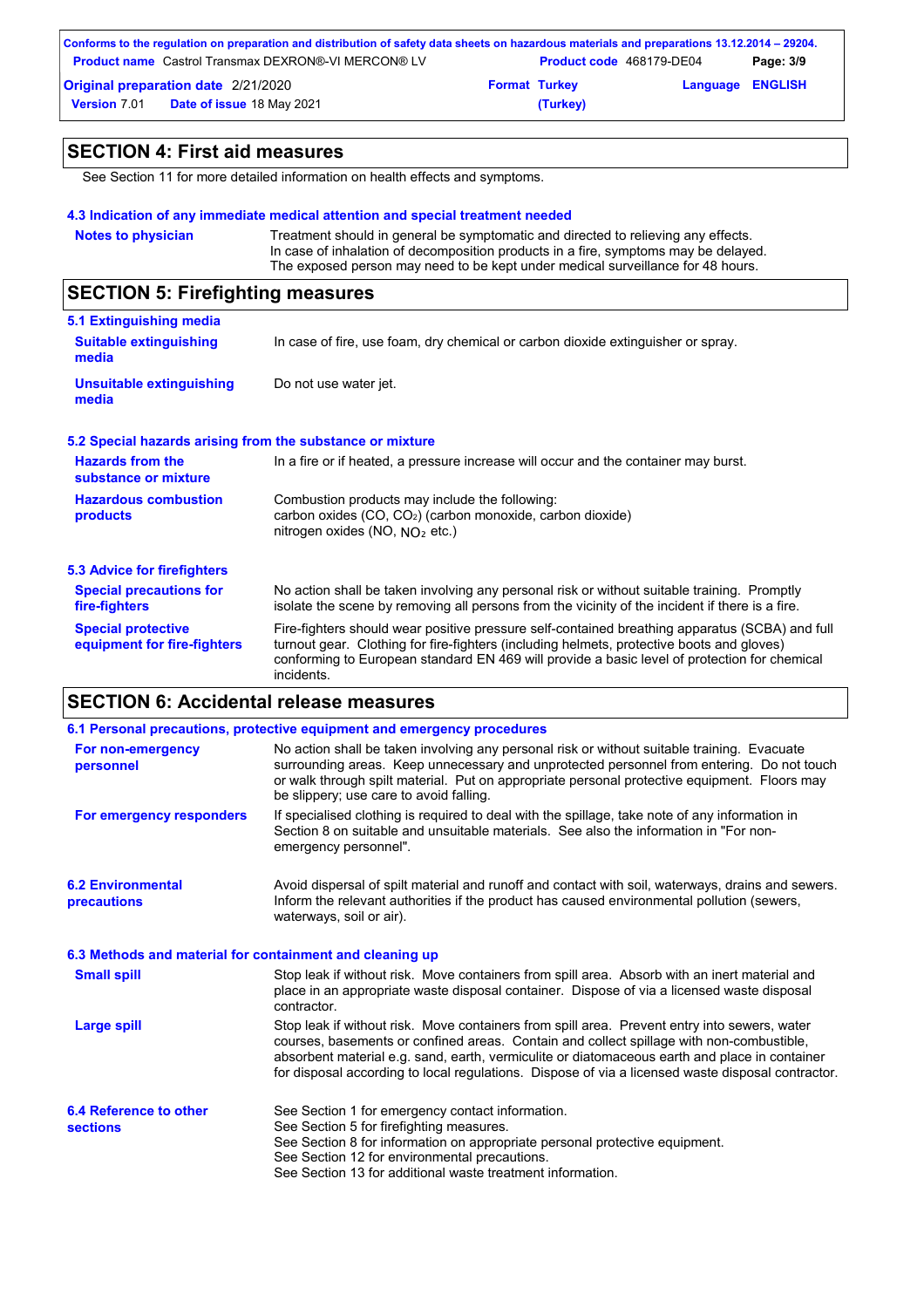| Conforms to the regulation on preparation and distribution of safety data sheets on hazardous materials and preparations 13.12.2014 – 29204. |                      |                          |                         |           |
|----------------------------------------------------------------------------------------------------------------------------------------------|----------------------|--------------------------|-------------------------|-----------|
| <b>Product name</b> Castrol Transmax DEXRON®-VI MERCON® LV                                                                                   |                      | Product code 468179-DE04 |                         | Page: 4/9 |
| <b>Original preparation date 2/21/2020</b>                                                                                                   | <b>Format Turkey</b> |                          | <b>Language ENGLISH</b> |           |
| <b>Date of issue 18 May 2021</b><br><b>Version</b> 7.01                                                                                      |                      | (Turkey)                 |                         |           |

## **SECTION 7: Handling and storage**

| 7.1 Precautions for safe handling                                                    |                                                                                                                                                                                                                                                                                                                                                                                                                                                                                                                                                                                             |
|--------------------------------------------------------------------------------------|---------------------------------------------------------------------------------------------------------------------------------------------------------------------------------------------------------------------------------------------------------------------------------------------------------------------------------------------------------------------------------------------------------------------------------------------------------------------------------------------------------------------------------------------------------------------------------------------|
| <b>Protective measures</b>                                                           | Put on appropriate personal protective equipment (see Section 8).                                                                                                                                                                                                                                                                                                                                                                                                                                                                                                                           |
| <b>Advice on general</b><br>occupational hygiene                                     | Eating, drinking and smoking should be prohibited in areas where this material is handled.<br>stored and processed. Wash thoroughly after handling. Remove contaminated clothing and<br>protective equipment before entering eating areas. See also Section 8 for additional<br>information on hygiene measures.                                                                                                                                                                                                                                                                            |
| <b>7.2 Conditions for safe</b><br>storage, including any<br><i>incompatibilities</i> | Store in accordance with local regulations. Store in original container protected from direct<br>sunlight in a dry, cool and well-ventilated area, away from incompatible materials (see Section<br>10) and food and drink. Keep container tightly closed and sealed until ready for use. Store and<br>use only in equipment/containers designed for use with this product. Containers that have<br>been opened must be carefully resealed and kept upright to prevent leakage. Do not store in<br>unlabelled containers. Use appropriate containment to avoid environmental contamination. |
| 7.3 Specific end use(s)                                                              |                                                                                                                                                                                                                                                                                                                                                                                                                                                                                                                                                                                             |

**Recommendations** Not available.

## **SECTION 8: Exposure controls/personal protection**

### **8.1 Control parameters**

### **Occupational exposure limits**

| <b>Product/ingredient name</b>                                          | <b>Exposure limit values</b>                                                                                               |
|-------------------------------------------------------------------------|----------------------------------------------------------------------------------------------------------------------------|
| Distillates (petroleum), hydrotreated heavy paraffinic                  | <b>ACGIH TLV (United States).</b><br>TWA: 5 mg/m <sup>3</sup> 8 hours. Issued/Revised: 11/2009 Form: Inhalable<br>fraction |
| Distillates (petroleum), hydrotreated light paraffinic                  | <b>ACGIH TLV (United States).</b><br>TWA: 5 mg/m <sup>3</sup> 8 hours. Issued/Revised: 11/2009 Form: Inhalable<br>fraction |
| Lubricating oils (petroleum), C15-30, hydrotreated<br>neutral oil-based | <b>ACGIH TLV (United States).</b><br>TWA: 5 mg/m <sup>3</sup> 8 hours. Issued/Revised: 11/2009 Form: Inhalable<br>fraction |
| Distillates (petroleum), hydrotreated light paraffinic                  | <b>ACGIH TLV (United States).</b><br>TWA: 5 mg/m <sup>3</sup> 8 hours. Issued/Revised: 11/2009 Form: Inhalable<br>fraction |

Whilst specific OELs for certain components may be shown in this section, other components may be present in any mist, vapour or dust produced. Therefore, the specific OELs may not be applicable to the product as a whole and are provided for guidance only.

| <b>Recommended monitoring</b><br>procedures       | If this product contains ingredients with exposure limits, personal, workplace atmosphere or<br>biological monitoring may be required to determine the effectiveness of the ventilation or other<br>control measures and/or the necessity to use respiratory protective equipment. Reference<br>should be made to monitoring standards, such as the following: European Standard EN 689<br>(Workplace atmospheres - Guidance for the assessment of exposure by inhalation to chemical<br>agents for comparison with limit values and measurement strategy) European Standard EN<br>14042 (Workplace atmospheres - Guide for the application and use of procedures for the<br>assessment of exposure to chemical and biological agents) European Standard EN 482<br>(Workplace atmospheres - General requirements for the performance of procedures for the<br>measurement of chemical agents) Reference to national quidance documents for methods for<br>the determination of hazardous substances will also be required. |
|---------------------------------------------------|----------------------------------------------------------------------------------------------------------------------------------------------------------------------------------------------------------------------------------------------------------------------------------------------------------------------------------------------------------------------------------------------------------------------------------------------------------------------------------------------------------------------------------------------------------------------------------------------------------------------------------------------------------------------------------------------------------------------------------------------------------------------------------------------------------------------------------------------------------------------------------------------------------------------------------------------------------------------------------------------------------------------------|
| <b>8.2 Exposure controls</b>                      |                                                                                                                                                                                                                                                                                                                                                                                                                                                                                                                                                                                                                                                                                                                                                                                                                                                                                                                                                                                                                            |
| <b>Appropriate engineering</b><br><b>controls</b> | All activities involving chemicals should be assessed for their risks to health, to ensure<br>exposures are adequately controlled. Personal protective equipment should only be considered<br>after other forms of control measures (e.g. engineering controls) have been suitably evaluated.<br>Personal protective equipment should conform to appropriate standards, be suitable for use, be<br>kept in good condition and properly maintained.<br>Your supplier of personal protective equipment should be consulted for advice on selection and<br>appropriate standards. For further information contact your national organisation for standards.<br>Provide exhaust ventilation or other engineering controls to keep the relevant airborne<br>concentrations below their respective occupational exposure limits.<br>The final choice of protective equipment will depend upon a risk assessment. It is important to<br>ensure that all items of personal protective equipment are compatible.                    |
| Individual protection measures                    |                                                                                                                                                                                                                                                                                                                                                                                                                                                                                                                                                                                                                                                                                                                                                                                                                                                                                                                                                                                                                            |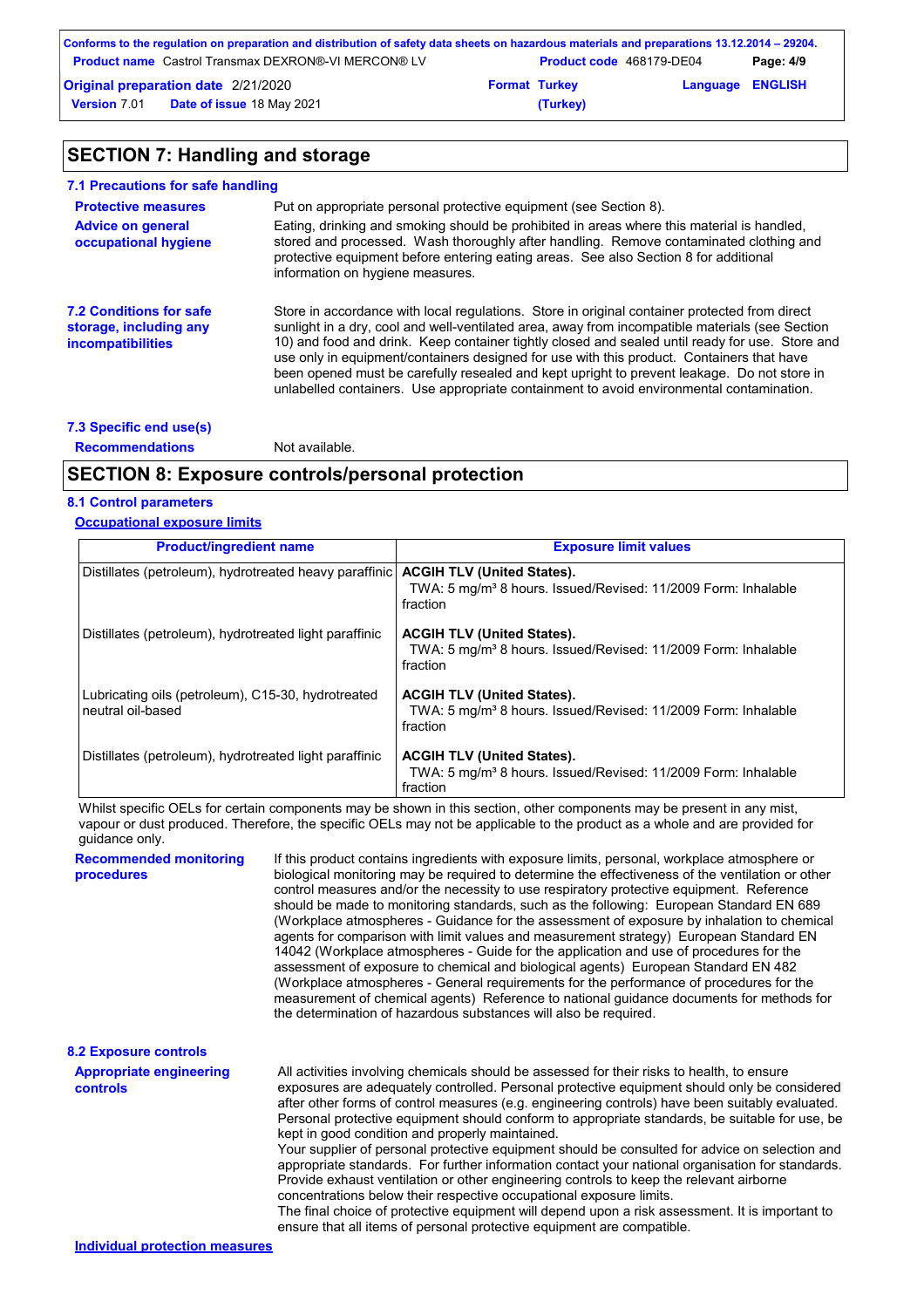| Conforms to the regulation on preparation and distribution of safety data sheets on hazardous materials and preparations 13.12.2014 – 29204. |                      |                          |                         |           |
|----------------------------------------------------------------------------------------------------------------------------------------------|----------------------|--------------------------|-------------------------|-----------|
| <b>Product name</b> Castrol Transmax DEXRON®-VI MERCON® LV                                                                                   |                      | Product code 468179-DE04 |                         | Page: 5/9 |
| <b>Original preparation date 2/21/2020</b>                                                                                                   | <b>Format Turkey</b> |                          | <b>Language ENGLISH</b> |           |
| <b>Version 7.01</b><br><b>Date of issue 18 May 2021</b>                                                                                      |                      | (Turkey)                 |                         |           |

## **SECTION 8: Exposure controls/personal protection**

| <b>Hygiene measures</b>                   | Wash hands, forearms and face thoroughly after handling chemical products, before eating,<br>smoking and using the lavatory and at the end of the working period. Appropriate techniques<br>should be used to remove potentially contaminated clothing. Wash contaminated clothing<br>before reusing. Ensure that eyewash stations and safety showers are close to the workstation<br>location.                                                                                                                                                                                                                                                                                                                                                                                              |
|-------------------------------------------|----------------------------------------------------------------------------------------------------------------------------------------------------------------------------------------------------------------------------------------------------------------------------------------------------------------------------------------------------------------------------------------------------------------------------------------------------------------------------------------------------------------------------------------------------------------------------------------------------------------------------------------------------------------------------------------------------------------------------------------------------------------------------------------------|
| <b>Respiratory protection</b>             | In case of insufficient ventilation, wear suitable respiratory equipment.<br>The correct choice of respiratory protection depends upon the chemicals being handled, the<br>conditions of work and use, and the condition of the respiratory equipment. Safety procedures<br>should be developed for each intended application. Respiratory protection equipment should<br>therefore be chosen in consultation with the supplier/manufacturer and with a full assessment<br>of the working conditions.                                                                                                                                                                                                                                                                                        |
| <b>Eye/face protection</b>                | Safety glasses with side shields.                                                                                                                                                                                                                                                                                                                                                                                                                                                                                                                                                                                                                                                                                                                                                            |
| <b>Skin protection</b>                    |                                                                                                                                                                                                                                                                                                                                                                                                                                                                                                                                                                                                                                                                                                                                                                                              |
| <b>Hand protection</b>                    | Wear protective gloves if prolonged or repeated contact is likely. Wear chemical resistant<br>gloves. Recommended: Nitrile gloves. The correct choice of protective gloves depends upon<br>the chemicals being handled, the conditions of work and use, and the condition of the gloves<br>(even the best chemically resistant glove will break down after repeated chemical exposures).<br>Most gloves provide only a short time of protection before they must be discarded and replaced.<br>Because specific work environments and material handling practices vary, safety procedures<br>should be developed for each intended application. Gloves should therefore be chosen in<br>consultation with the supplier/manufacturer and with a full assessment of the working<br>conditions. |
| <b>Skin and body</b>                      | Use of protective clothing is good industrial practice.<br>Personal protective equipment for the body should be selected based on the task being<br>performed and the risks involved and should be approved by a specialist before handling this<br>product.<br>Cotton or polyester/cotton overalls will only provide protection against light superficial<br>contamination that will not soak through to the skin. Overalls should be laundered on a regular<br>basis. When the risk of skin exposure is high (e.g. when cleaning up spillages or if there is a<br>risk of splashing) then chemical resistant aprons and/or impervious chemical suits and boots<br>will be required.                                                                                                        |
| <b>Environmental exposure</b><br>controls | Emissions from ventilation or work process equipment should be checked to ensure they<br>comply with the requirements of environmental protection legislation. In some cases, fume<br>scrubbers, filters or engineering modifications to the process equipment will be necessary to<br>reduce emissions to acceptable levels.                                                                                                                                                                                                                                                                                                                                                                                                                                                                |

## **SECTION 9: Physical and chemical properties**

## **9.1 Information on basic physical and chemical properties**

| <b>Appearance</b>                                      |                                                                      |
|--------------------------------------------------------|----------------------------------------------------------------------|
| <b>Physical state</b>                                  | Liquid.                                                              |
| <b>Colour</b>                                          | Red.                                                                 |
| Odour                                                  | Not available.                                                       |
| <b>Odour threshold</b>                                 | Not available.                                                       |
| pH                                                     | Not applicable.                                                      |
| <b>Melting point/freezing point</b>                    | Not available.                                                       |
| Initial boiling point and boiling                      | Not available.                                                       |
| range                                                  |                                                                      |
| <b>Pour point</b>                                      | $-51 °C$                                                             |
| <b>Flash point</b>                                     | Open cup: >180°C (>356°F) [Cleveland.]                               |
| <b>Evaporation rate</b>                                | Not available.                                                       |
| <b>Flammability (solid, gas)</b>                       | Not applicable. Based on - Physical state                            |
| <b>Upper/lower flammability or</b><br>explosive limits | Not available.                                                       |
| <b>Vapour pressure</b>                                 | Not available.                                                       |
| <b>Vapour density</b>                                  | Not available.                                                       |
| <b>Relative density</b>                                | Not available.                                                       |
| <b>Density</b>                                         | <1000 kg/m <sup>3</sup> (<1 g/cm <sup>3</sup> ) at 15 <sup>°</sup> C |
| <b>Solubility(ies)</b>                                 | insoluble in water.                                                  |
| <b>Partition coefficient: n-octanol/</b><br>water      | Not available.                                                       |
| <b>Auto-ignition temperature</b>                       | Not available.                                                       |
| <b>Decomposition temperature</b>                       | Not available.                                                       |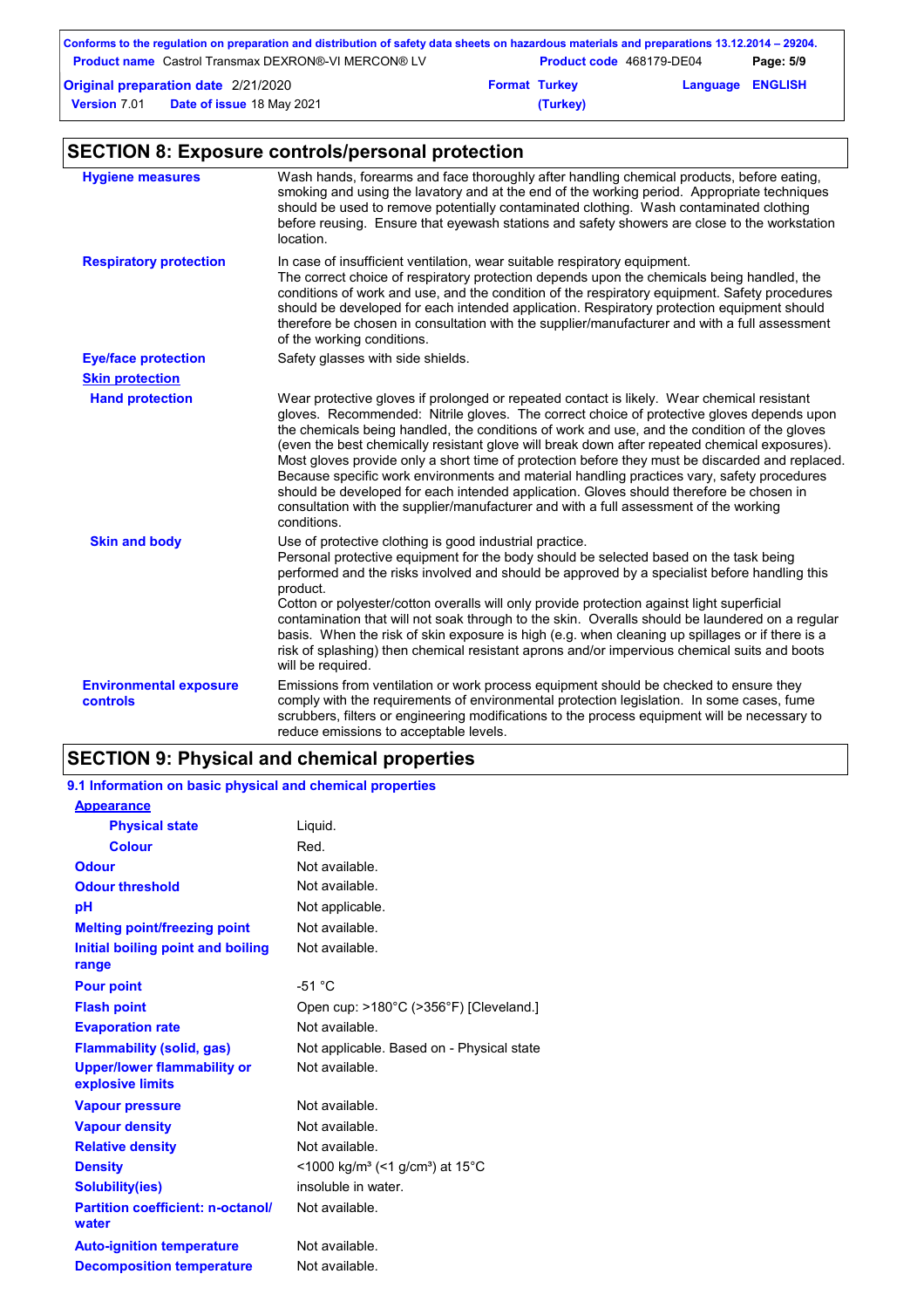| Conforms to the regulation on preparation and distribution of safety data sheets on hazardous materials and preparations 13.12.2014 – 29204. |                                 |                         |           |
|----------------------------------------------------------------------------------------------------------------------------------------------|---------------------------------|-------------------------|-----------|
| <b>Froduct name</b> Castrol Transmax DEXRON®-VI MERCON® LV                                                                                   | <b>Product code 468179-DE04</b> |                         | Page: 6/9 |
| <b>Original preparation date 2/21/2020</b>                                                                                                   | <b>Format Turkey</b>            | <b>Language ENGLISH</b> |           |
| <b>Date of issue 18 May 2021</b><br><b>Version 7.01</b>                                                                                      | (Turkey)                        |                         |           |

| <b>SECTION 9: Physical and chemical properties</b> |  |
|----------------------------------------------------|--|
|----------------------------------------------------|--|

| <b>Viscosity</b>            | Kinematic: 29.48 mm <sup>2</sup> /s (29.48 cSt) at $40^{\circ}$ C<br>Kinematic: 5.916 mm <sup>2</sup> /s (5.916 cSt) at 100 $^{\circ}$ C |
|-----------------------------|------------------------------------------------------------------------------------------------------------------------------------------|
| <b>Explosive properties</b> | Not available.                                                                                                                           |
| <b>Oxidising properties</b> | Not available.                                                                                                                           |

### **9.2 Other information**

No additional information.

| <b>SECTION 10: Stability and reactivity</b>       |                                                                                                                                                                         |  |
|---------------------------------------------------|-------------------------------------------------------------------------------------------------------------------------------------------------------------------------|--|
| <b>10.1 Reactivity</b>                            | No specific test data available for this product. Refer to Conditions to avoid and Incompatible<br>materials for additional information.                                |  |
| <b>10.2 Chemical stability</b>                    | The product is stable.                                                                                                                                                  |  |
| <b>10.3 Possibility of</b><br>hazardous reactions | Under normal conditions of storage and use, hazardous reactions will not occur.<br>Under normal conditions of storage and use, hazardous polymerisation will not occur. |  |
| <b>10.4 Conditions to avoid</b>                   | Avoid all possible sources of ignition (spark or flame).                                                                                                                |  |
| 10.5 Incompatible materials                       | No specific data.                                                                                                                                                       |  |
| <b>10.6 Hazardous</b><br>decomposition products   | Under normal conditions of storage and use, hazardous decomposition products should not be<br>produced.                                                                 |  |

## **SECTION 11: Toxicological information**

| 11.1 Information on toxicological effects          |                                                                                                                             |
|----------------------------------------------------|-----------------------------------------------------------------------------------------------------------------------------|
| <b>Information on likely</b><br>routes of exposure | Routes of entry anticipated: Dermal, Inhalation.                                                                            |
| <b>Potential acute health effects</b>              |                                                                                                                             |
| <b>Inhalation</b>                                  | Exposure to decomposition products may cause a health hazard. Serious effects may be<br>delayed following exposure.         |
| <b>Ingestion</b>                                   | No known significant effects or critical hazards.                                                                           |
| <b>Skin contact</b>                                | No known significant effects or critical hazards.                                                                           |
| <b>Eye contact</b>                                 | No known significant effects or critical hazards.                                                                           |
|                                                    | Symptoms related to the physical, chemical and toxicological characteristics                                                |
| <b>Inhalation</b>                                  | May be harmful by inhalation if exposure to vapour, mists or fumes resulting from thermal<br>decomposition products occurs. |
| <b>Ingestion</b>                                   | No specific data.                                                                                                           |
| <b>Skin contact</b>                                | No specific data.                                                                                                           |
| <b>Eye contact</b>                                 | No specific data.                                                                                                           |
|                                                    | Delayed and immediate effects as well as chronic effects from short and long-term exposure                                  |
| <b>Inhalation</b>                                  | Overexposure to the inhalation of airborne droplets or aerosols may cause irritation of the<br>respiratory tract.           |
| <b>Ingestion</b>                                   | Ingestion of large quantities may cause nausea and diarrhoea.                                                               |
| <b>Skin contact</b>                                | Prolonged or repeated contact can defat the skin and lead to irritation and/or dermatitis.                                  |
| <b>Eye contact</b>                                 | Potential risk of transient stinging or redness if accidental eye contact occurs.                                           |
| <b>Potential chronic health effects</b>            |                                                                                                                             |
| <b>General</b>                                     | No known significant effects or critical hazards.                                                                           |
| <b>Carcinogenicity</b>                             | No known significant effects or critical hazards.                                                                           |
| <b>Mutagenicity</b>                                | No known significant effects or critical hazards.                                                                           |
| <b>Developmental effects</b>                       | No known significant effects or critical hazards.                                                                           |
| <b>Fertility effects</b>                           | No known significant effects or critical hazards.                                                                           |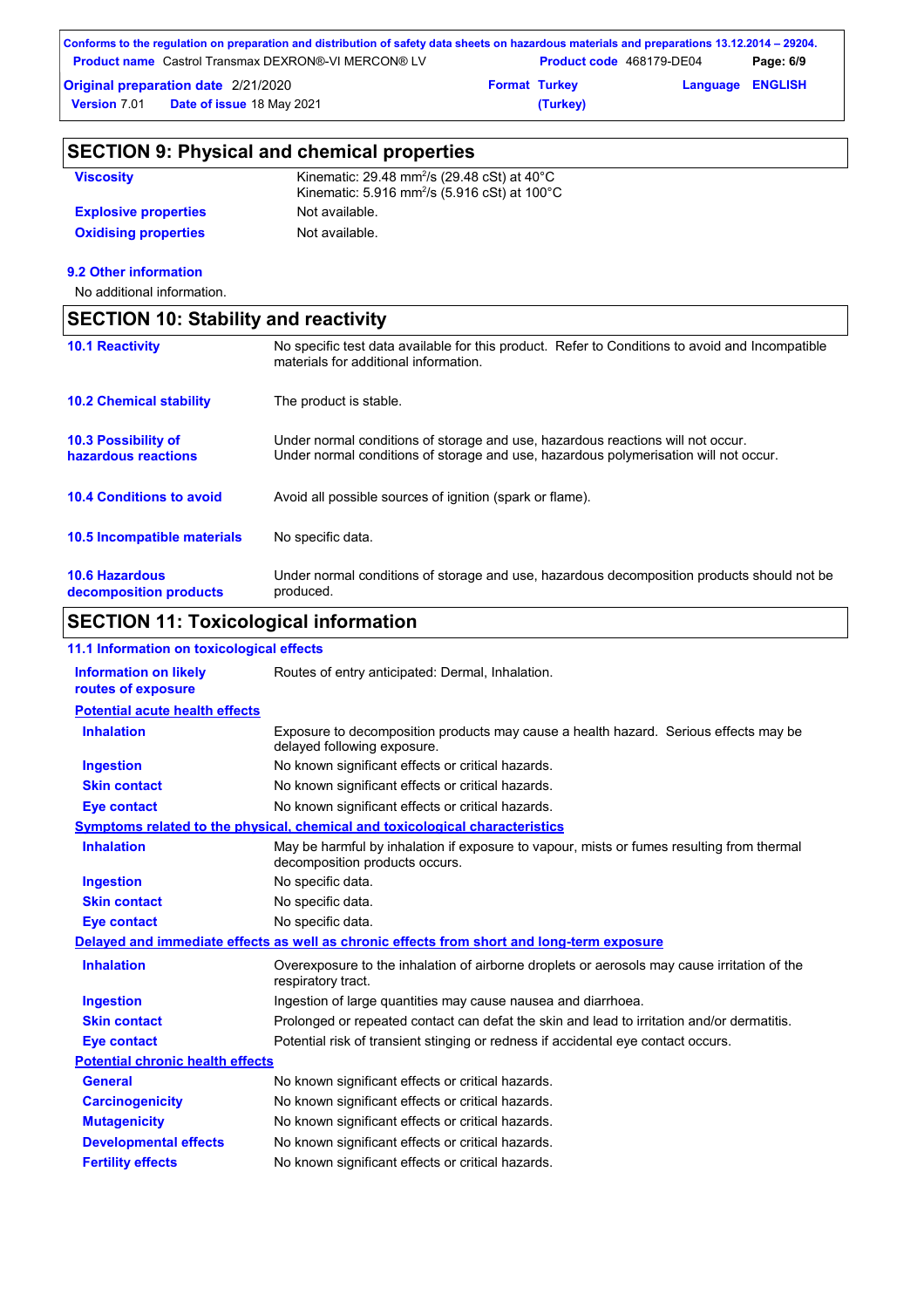| Conforms to the regulation on preparation and distribution of safety data sheets on hazardous materials and preparations 13.12.2014 – 29204. |                      |                          |                         |           |
|----------------------------------------------------------------------------------------------------------------------------------------------|----------------------|--------------------------|-------------------------|-----------|
| <b>Product name</b> Castrol Transmax DEXRON®-VI MERCON® LV                                                                                   |                      | Product code 468179-DE04 |                         | Page: 7/9 |
| <b>Original preparation date 2/21/2020</b>                                                                                                   | <b>Format Turkey</b> |                          | <b>Language ENGLISH</b> |           |
| <b>Date of issue 18 May 2021</b><br><b>Version 7.01</b>                                                                                      |                      | (Turkey)                 |                         |           |

## **SECTION 12: Ecological information**

### **12.1 Toxicity**

**Environmental hazards** Not classified as dangerous

Based on data available for this or related materials. Product not classified for environmental effects.

### **12.2 Persistence and degradability**

Expected to be biodegradable.

### **12.3 Bioaccumulative potential**

This product is not expected to bioaccumulate through food chains in the environment.

| <b>12.4 Mobility in soil</b>                                         |                                                                      |
|----------------------------------------------------------------------|----------------------------------------------------------------------|
| <b>Soil/water partition</b><br><b>coefficient</b> (K <sub>oc</sub> ) | Not available.                                                       |
| <b>Mobility</b>                                                      | Spillages may penetrate the soil causing ground water contamination. |

#### **12.5 Results of PBT and vPvB assessment**

This mixture does not contain any substances that are assessed to be a PBT or a vPvB.

#### **12.6 Other adverse effects**

**Other ecological information**

Spills may form a film on water surfaces causing physical damage to organisms. Oxygen transfer could also be impaired.

## **SECTION 13: Disposal considerations**

### **13.1 Waste treatment methods**

| <b>Methods of disposal</b> | The generation of waste should be avoided or minimised wherever possible. Significant<br>quantities of waste product residues should not be disposed of via the foul sewer but processed<br>in a suitable effluent treatment plant. Dispose of surplus and non-recyclable products via a<br>licensed waste disposal contractor. Disposal of this product, solutions and any by-products<br>should at all times comply with the requirements of environmental protection and waste disposal<br>legislation and any regional local authority requirements. Waste packaging should be recycled.<br>Incineration or landfill should only be considered when recycling is not feasible. This material<br>and its container must be disposed of in a safe way. Empty containers or liners may retain some<br>product residues. Avoid dispersal of spilt material and runoff and contact with soil, waterways,<br>drains and sewers. |
|----------------------------|-------------------------------------------------------------------------------------------------------------------------------------------------------------------------------------------------------------------------------------------------------------------------------------------------------------------------------------------------------------------------------------------------------------------------------------------------------------------------------------------------------------------------------------------------------------------------------------------------------------------------------------------------------------------------------------------------------------------------------------------------------------------------------------------------------------------------------------------------------------------------------------------------------------------------------|
| <b>Special precautions</b> | This material and its container must be disposed of in a safe way. Empty containers or liners<br>may retain some product residues. Avoid dispersal of spilt material and runoff and contact with<br>soil, waterways, drains and sewers.                                                                                                                                                                                                                                                                                                                                                                                                                                                                                                                                                                                                                                                                                       |

### **SECTION 14: Transport information**

|                                           | <b>ADR/RID</b> | <b>ADN</b>               | <b>IMDG</b>              | <b>IATA</b>    |
|-------------------------------------------|----------------|--------------------------|--------------------------|----------------|
| 14.1 UN number                            | Not regulated. | Not regulated.           | Not regulated.           | Not regulated. |
| 14.2 UN proper<br>shipping name           |                | $\overline{\phantom{0}}$ | $\overline{\phantom{0}}$ | -              |
| <b>14.3 Transport</b><br>hazard class(es) |                | $\overline{\phantom{0}}$ | $\overline{\phantom{0}}$ | -              |
| <b>14.4 Packing</b><br>group              |                | $\overline{\phantom{0}}$ | ۰                        | -              |
| 14.5<br><b>Environmental</b><br>hazards   | No.            | No.                      | No.                      | No.            |
| <b>Additional</b><br>information          |                | $\overline{\phantom{0}}$ | $\overline{\phantom{0}}$ |                |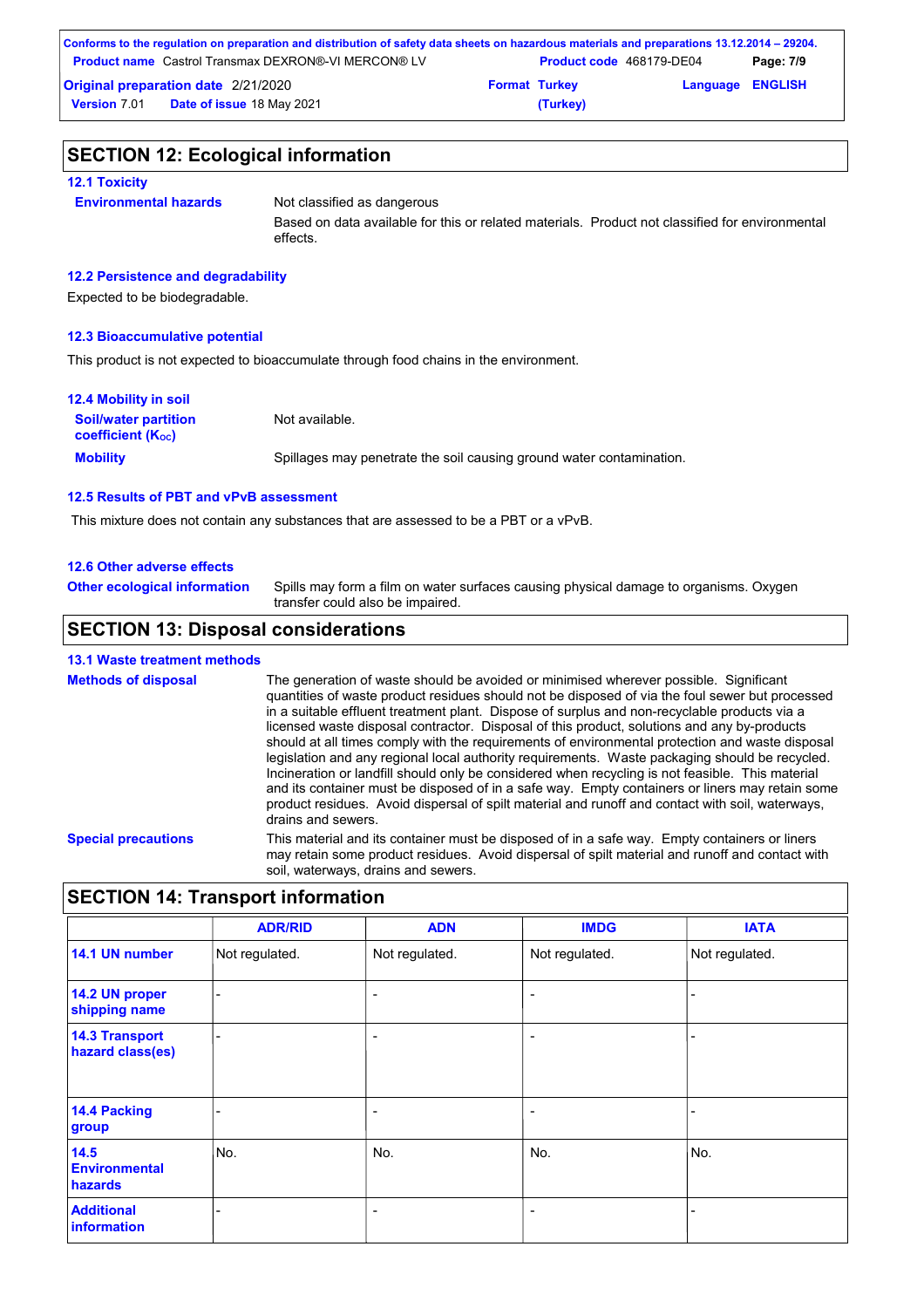|                                                                    | Conforms to the regulation on preparation and distribution of safety data sheets on hazardous materials and preparations 13.12.2014 – 29204. |  |                          |  |           |
|--------------------------------------------------------------------|----------------------------------------------------------------------------------------------------------------------------------------------|--|--------------------------|--|-----------|
|                                                                    | <b>Product name</b> Castrol Transmax DEXRON®-VI MERCON® LV                                                                                   |  | Product code 468179-DE04 |  | Page: 8/9 |
| <b>Original preparation date 2/21/2020</b><br><b>Format Turkey</b> |                                                                                                                                              |  | <b>Language ENGLISH</b>  |  |           |
| <b>Version 7.01</b>                                                | <b>Date of issue 18 May 2021</b>                                                                                                             |  | (Turkey)                 |  |           |

## **SECTION 14: Transport information**

**14.6 Special precautions for user**

Not available.

| <b>14.7 Transport in bulk</b> | Not available. |
|-------------------------------|----------------|
| according to IMO              |                |
| instruments                   |                |

## **SECTION 15: Regulatory information**

|                                                                 | 15.1 Safety, health and environmental regulations/legislation specific for the substance or mixture                            |
|-----------------------------------------------------------------|--------------------------------------------------------------------------------------------------------------------------------|
| <b>National inventory</b>                                       |                                                                                                                                |
| <b>Australia inventory (AICS)</b>                               | At least one component is not listed.                                                                                          |
| <b>Canada inventory</b>                                         | At least one component is not listed in DSL but all such components are listed in NDSL.                                        |
| <b>China inventory (IECSC)</b>                                  | All components are listed or exempted.                                                                                         |
| <b>Japan inventory (ENCS)</b>                                   | At least one component is not listed.                                                                                          |
| <b>Korea inventory (KECI)</b>                                   | At least one component is not listed.                                                                                          |
| <b>Philippines inventory</b><br>(PICCS)                         | All components are listed or exempted.                                                                                         |
| <b>REACH Status</b>                                             | The company, as identified in Section 1, sells this product in the EU in compliance with the<br>current requirements of REACH. |
| <b>Taiwan Chemical</b><br><b>Substances Inventory</b><br>(TCSI) | All components are listed or exempted.                                                                                         |
| <b>United States inventory</b><br>(TSCA 8b)                     | All components are active or exempted.                                                                                         |

## **SECTION 16: Other information**

| <b>Abbreviations and acronyms</b>                      | ACGIH = American Conference of Industrial Hygienists<br>ADN = European Provisions concerning the International Carriage of Dangerous Goods by<br>Inland Waterway<br>ADR = The European Agreement concerning the International Carriage of Dangerous Goods by<br>Road<br>ATE = Acute Toxicity Estimate<br><b>BCF</b> = Bioconcentration Factor<br>CAS = Chemical Abstracts Service<br>GHS = Globally Harmonized System of Classification and Labelling of Chemicals<br>IATA = International Air Transport Association<br>IBC = Intermediate Bulk Container<br><b>IMDG</b> = International Maritime Dangerous Goods<br>LogPow = logarithm of the octanol/water partition coefficient<br>MARPOL = International Convention for the Prevention of Pollution From Ships, 1973 as<br>modified by the Protocol of 1978. ("Marpol" = marine pollution)<br>OECD = Organisation for Economic Co-operation and Development<br>PBT = Persistent, Bioaccumulative and Toxic<br>RID = The Regulations concerning the International Carriage of Dangerous Goods by Rail |                                                                                                                                                                                                                                                                     |  |  |
|--------------------------------------------------------|----------------------------------------------------------------------------------------------------------------------------------------------------------------------------------------------------------------------------------------------------------------------------------------------------------------------------------------------------------------------------------------------------------------------------------------------------------------------------------------------------------------------------------------------------------------------------------------------------------------------------------------------------------------------------------------------------------------------------------------------------------------------------------------------------------------------------------------------------------------------------------------------------------------------------------------------------------------------------------------------------------------------------------------------------------|---------------------------------------------------------------------------------------------------------------------------------------------------------------------------------------------------------------------------------------------------------------------|--|--|
|                                                        | SADT = Self-Accelerating Decomposition Temperature<br>TWA = Time weighted average                                                                                                                                                                                                                                                                                                                                                                                                                                                                                                                                                                                                                                                                                                                                                                                                                                                                                                                                                                        | STOT-RE = Specific Target Organ Toxicity - Repeated Exposure<br>STOT-SE = Specific Target Organ Toxicity - Single Exposure                                                                                                                                          |  |  |
|                                                        | $UN = United Nations$<br>UVCB = Complex hydrocarbon substance<br>VOC = Volatile Organic Compound<br>vPvB = Very Persistent and Very Bioaccumulative<br>64742-70-7, 72623-85-9, 72623-86-0, 72623-87-1                                                                                                                                                                                                                                                                                                                                                                                                                                                                                                                                                                                                                                                                                                                                                                                                                                                    | Varies = may contain one or more of the following 64741-88-4, 64741-89-5, 64741-95-3,<br>64741-96-4, 64742-01-4, 64742-44-5, 64742-45-6, 64742-52-5, 64742-53-6, 64742-54-7,<br>64742-55-8, 64742-56-9, 64742-57-0, 64742-58-1, 64742-62-7, 64742-63-8, 64742-65-0, |  |  |
| <b>Full text of abbreviated H</b><br><b>statements</b> | H304<br>H319<br>H413                                                                                                                                                                                                                                                                                                                                                                                                                                                                                                                                                                                                                                                                                                                                                                                                                                                                                                                                                                                                                                     | May be fatal if swallowed and enters airways.<br>Causes serious eye irritation.<br>May cause long lasting harmful effects to aquatic life.                                                                                                                          |  |  |
| <b>Full text of classifications</b><br>[CLP/GHS]       | Aquatic Chronic 4<br>Asp. Tox. 1<br>Eye Irrit. 2                                                                                                                                                                                                                                                                                                                                                                                                                                                                                                                                                                                                                                                                                                                                                                                                                                                                                                                                                                                                         | LONG-TERM (CHRONIC) AQUATIC HAZARD - Category 4<br><b>ASPIRATION HAZARD - Category 1</b><br>SERIOUS EYE DAMAGE/EYE IRRITATION - Category 2                                                                                                                          |  |  |
| <b>History</b>                                         |                                                                                                                                                                                                                                                                                                                                                                                                                                                                                                                                                                                                                                                                                                                                                                                                                                                                                                                                                                                                                                                          |                                                                                                                                                                                                                                                                     |  |  |
| Date of issue/ Date of<br>revision                     | 18 May 2021                                                                                                                                                                                                                                                                                                                                                                                                                                                                                                                                                                                                                                                                                                                                                                                                                                                                                                                                                                                                                                              |                                                                                                                                                                                                                                                                     |  |  |
| Date of previous issue                                 | 22 February 2021.                                                                                                                                                                                                                                                                                                                                                                                                                                                                                                                                                                                                                                                                                                                                                                                                                                                                                                                                                                                                                                        |                                                                                                                                                                                                                                                                     |  |  |